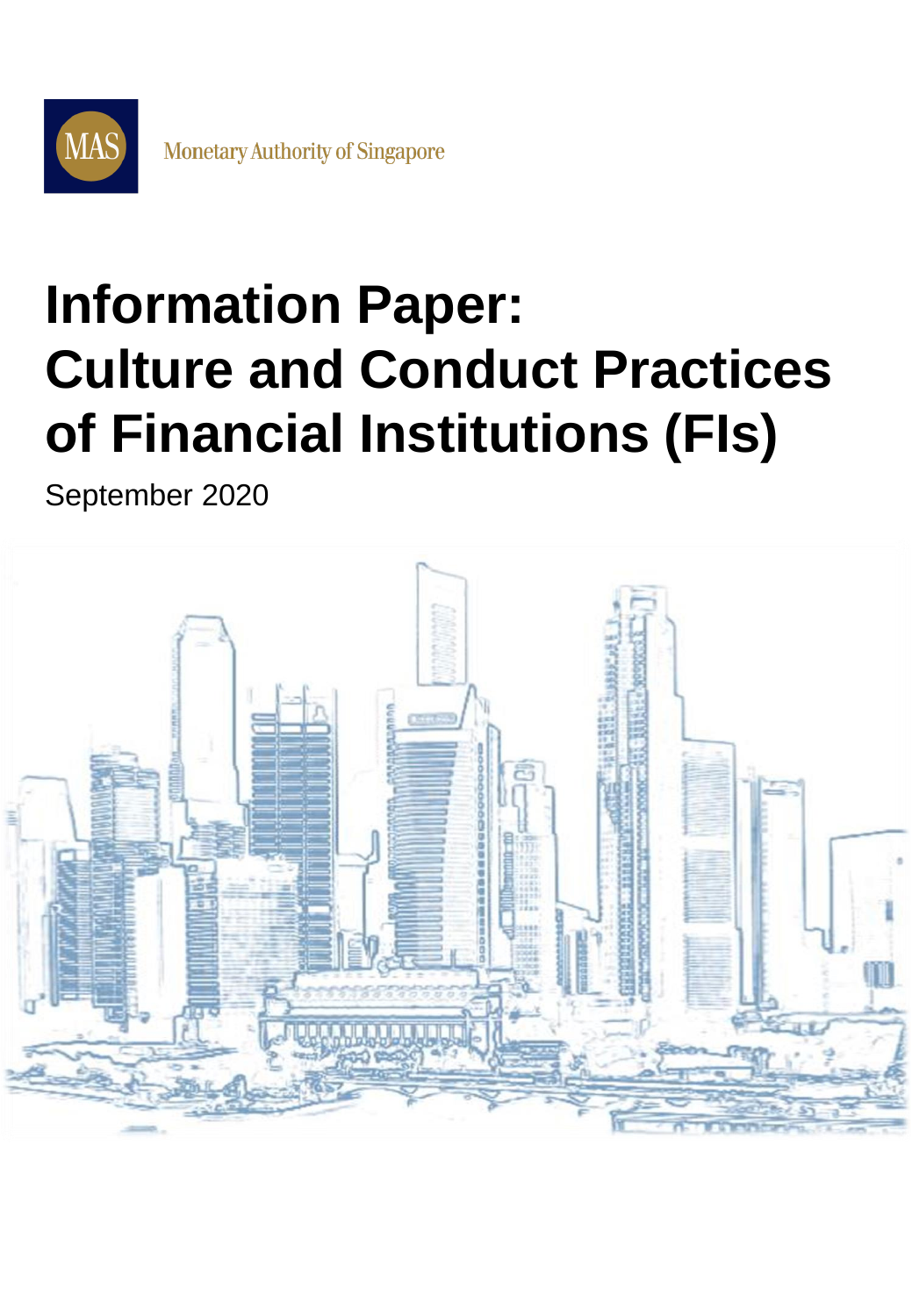### **CONTENTS**

| А. | <b>Introduction</b>                                                                                                                        | $\overline{3}$ |
|----|--------------------------------------------------------------------------------------------------------------------------------------------|----------------|
| Β. | MAS' approach towards culture and conduct                                                                                                  | 4              |
| C. | Outcomes FIs should work towards                                                                                                           | 5              |
|    | <b>Outcome 1.</b> The FI's board and senior management have a holistic<br>view of and proactively shape the FI's culture.                  | 6              |
|    | <b>Outcome 2.</b> The FI identifies and empowers staff who are<br>responsible for driving the FI's culture and conduct.                    | $\overline{7}$ |
|    | <b>Outcome 3. The FI incorporates culture and conduct</b><br>considerations in its hiring process and training programmes.                 | 8              |
|    | <b>Outcome 4.</b> The FI cultivates psychological safety to foster a safe<br>environment for staff to provide feedback and raise concerns. | 9              |
|    | <b>Outcome 5.</b> The FI's board and senior management communicate<br>tone-from-the-top and walk the talk.                                 | 10             |
|    | <b>Outcome 6</b> The FI considers culture drivers and conduct risk as<br>part of its risk management framework.                            | 11             |
|    | <b>Outcome 7.</b> The FI incorporates assessments of behaviour and<br>culture as part of internal audit.                                   | 13             |
|    | <b>Outcome 8.</b> The FI has incentive structures that promote prudent<br>risk-taking and ethical behaviour.*                              | 14             |
|    | <b>Outcome 9.</b> The FI holds senior managers accountable and<br>ensures proper conduct among all employees.*                             | 15             |
| D. | Conclusion                                                                                                                                 | 16             |

*\*Refer to the outcomes elaborated on in the Guidelines on Individual [Accountability and Conduct and the Information Paper on Incentives](https://www.mas.gov.sg/regulation/guidelines/guidelines-on-individual-accountability-and-conduct) [Structures in](https://www.mas.gov.sg/-/media/MAS/Publications/Monograph-or-Information-Paper/2019/Information-paper--Incentive-Structures-in-the-Banking-Industry.pdf)  the Banking Industry.*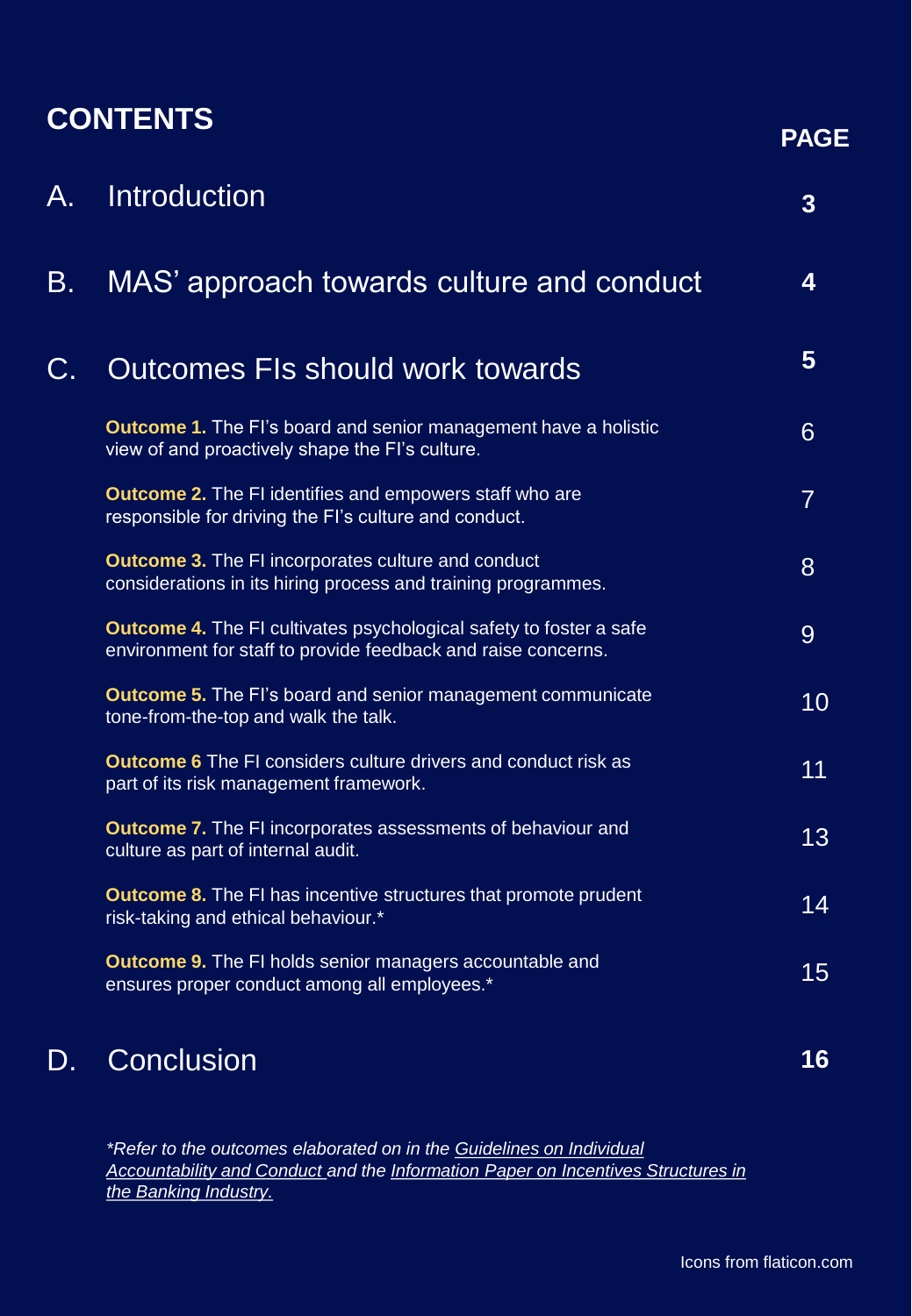### <span id="page-2-0"></span>**Introduction**

**Culture is a key driver of conduct.** A sound organisational culture is therefore an effective way to pre-empt potential misconduct. Culture is generally understood as the shared values, attitudes, behaviour and norms in an organisation. It is driven by both the **"hardware"** (e.g. policies and processes) and **"software"** (e.g. beliefs and values) in an organisation.

MAS' focus on culture and conduct in FIs seeks to achieve two key objectives:



**Ethical business practices** 

• *To safeguard customers' interests and ensure fair treatment*



**Prudent risk-taking and robust risk management**

• *To support FIs' safety and soundness*

### **Purpose**

This paper sets out:



**MAS' approach towards culture and conduct**

**Outcomes FIs should work towards**



**Examples of good practices that FIs can adopt**

MAS does not seek to prescribe a "one-size-fits-all" approach to achieve the outcomes in this paper. Practices should evolve over time, as FIs gain experience and as their circumstances change. MAS encourages FIs to develop best practices commensurate with their businesses and risk profiles.

*This paper was based on a thematic review of banks, insurers and capital market intermediaries. MAS also held industry engagement sessions to exchange views and ideas with FIs. We thank the participating FIs, the Association of Banks in Singapore Culture and Conduct Steering Group and the Insurance Culture and Conduct Steering Committee for contributing examples of good practices to this paper.*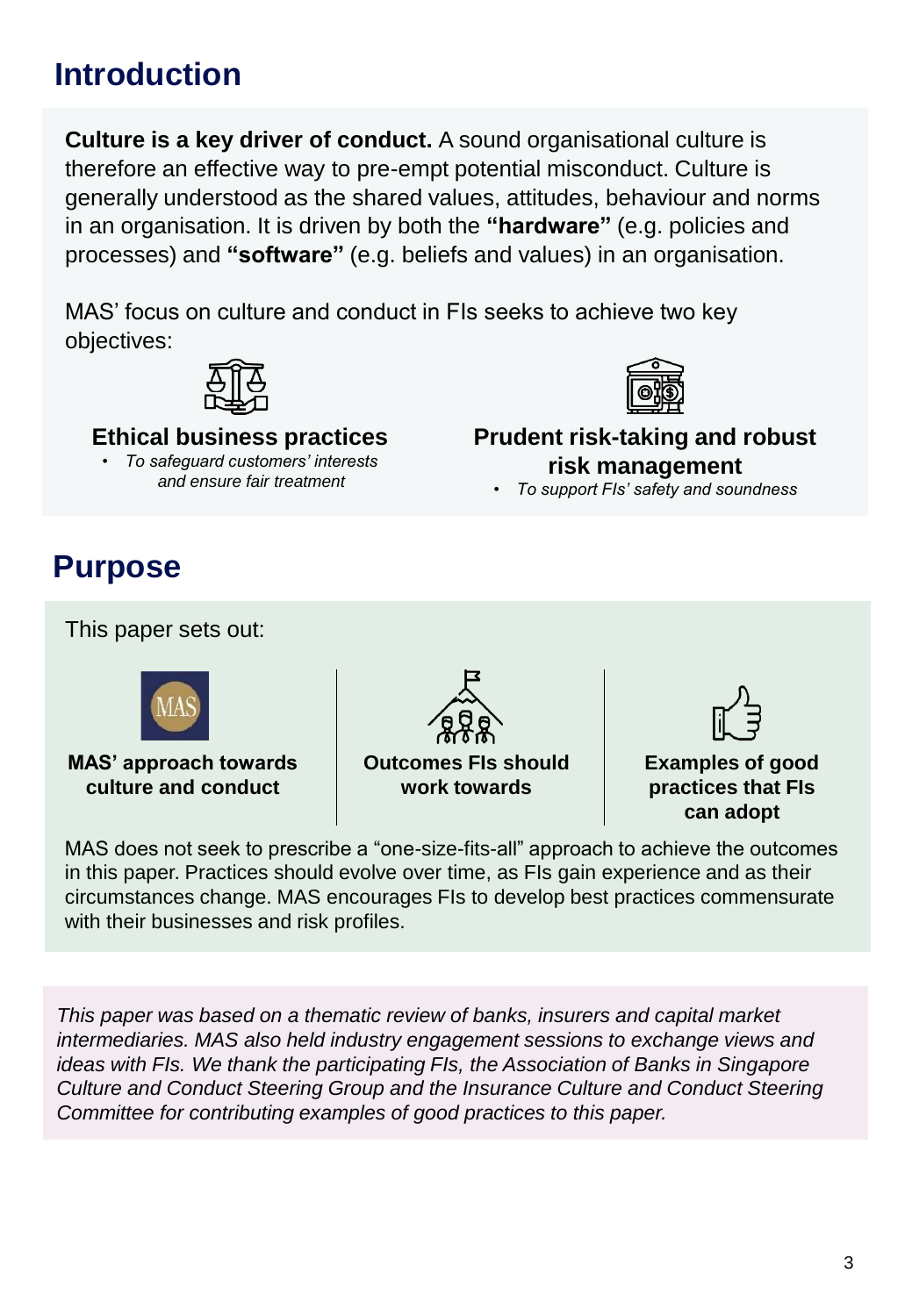### <span id="page-3-0"></span>**MAS' approach towards culture and conduct**

## **1. Promote and cultivate**

Rules and regulations alone are insufficient to build and maintain a sound organisation culture. The industry must go beyond doing what is permitted legally, to doing what is **right and ethical**. We engage and collaborate with the industry to promote a culture of trust and ethical behavior.



MAS engages FIs in regular dialogues, to cultivate mindshare and awareness, understand operational challenges, and share good practices.

### **IAD** Industry collaboration

prudent risktaking.

MAS collaborates with industry associations to promulgate good market practices, and issues guidance to clarify our expectations of FIs where appropriate.

#### **2. Monitor and assess**

MAS monitors and assesses FIs' culture and 29 conduct as part of our pre-emptive ongoing supervision.

We go beyond an FI's frameworks, policies, and procedures (i.e. the "hardware"), to also focus on the values, attitudes, and behaviour of the FI's board, senior management and staff\* (i.e. the "software").

Timely identification and strengthening of weak culture and poor ethics can mitigate the impact and risks of downstream control deficiencies and misconduct.

### **3. Enforce and deter**



FIs' practices.

MAS takes supervisory or enforcement actions against FIs and individuals where lapses in risk management, misconduct, regulatory breaches or offences have occurred.

MAS can exercise a wide range of actions to achieve a deterrence effect including:

- Issuing warnings or reprimand letters
- Restricting an FI's business operations
- Requiring an FI to put in place business controls
- Referring cases to the Attorney's General Chambers for criminal prosecution
- Revoking an FI's license
- Imposing civil penalties
- Directing an FI to remove its director or executive officer
- Issuing composition sums

*\*In this paper, "staff" refer to the employees and representatives of an FI.* 4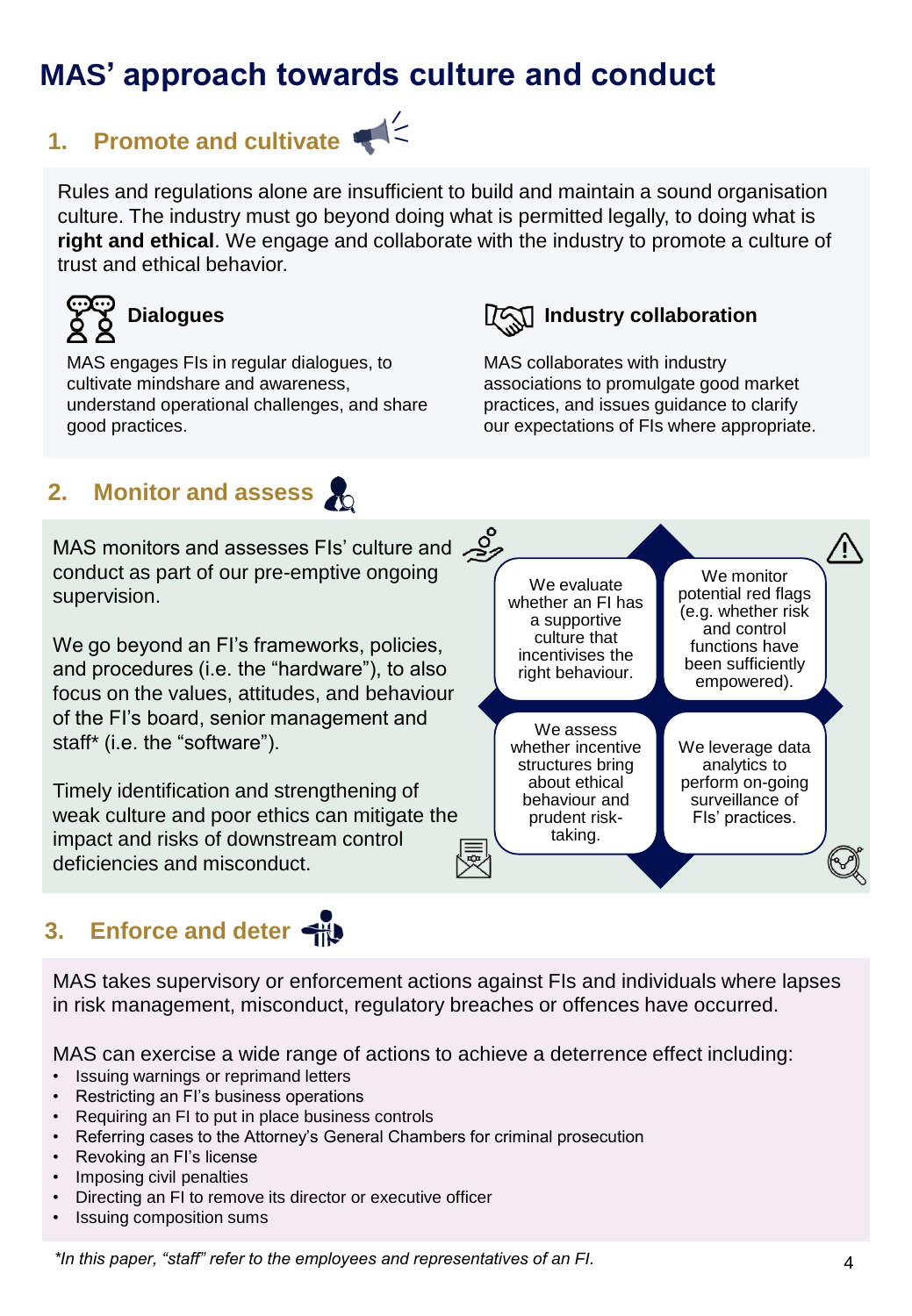### <span id="page-4-0"></span>**Outcomes FIs should work towards**



#### **GOVERNANCE**

*The FI's board and senior management have a holistic view of and proactively shape the FI's culture.*

*The FI identifies and empowers staff who are responsible for driving the FI's culture and conduct.*



#### **HIRING & ON-BOARDING**

*The FI incorporates culture and conduct considerations in its hiring process and training programmes.*



#### **COMMUNICATION & FEEDBACK CHANNELS**

*The FI cultivates psychological safety to foster a safe environment for staff to provide feedback and raise concerns.* 

*The FI's board and senior management communicate tonefrom-the-top and walk the talk.*



#### **MONITORING & ASSESSMENT**

*The FI considers culture drivers and conduct risk as part of its risk management framework.* 

#### **INTERNAL AUDIT**



*The FI incorporates assessments of behaviour and culture as part of internal audit.*



#### **PERFORMANCE MANAGEMENT & INCENTIVE SYSTEMS**



*The FI has incentive structures that promote prudent risk-taking and ethical behaviour.\**



#### **INDIVIDUAL ACCOUNTABILITY**



*The FI holds senior managers accountable and ensures proper conduct among all employees.\**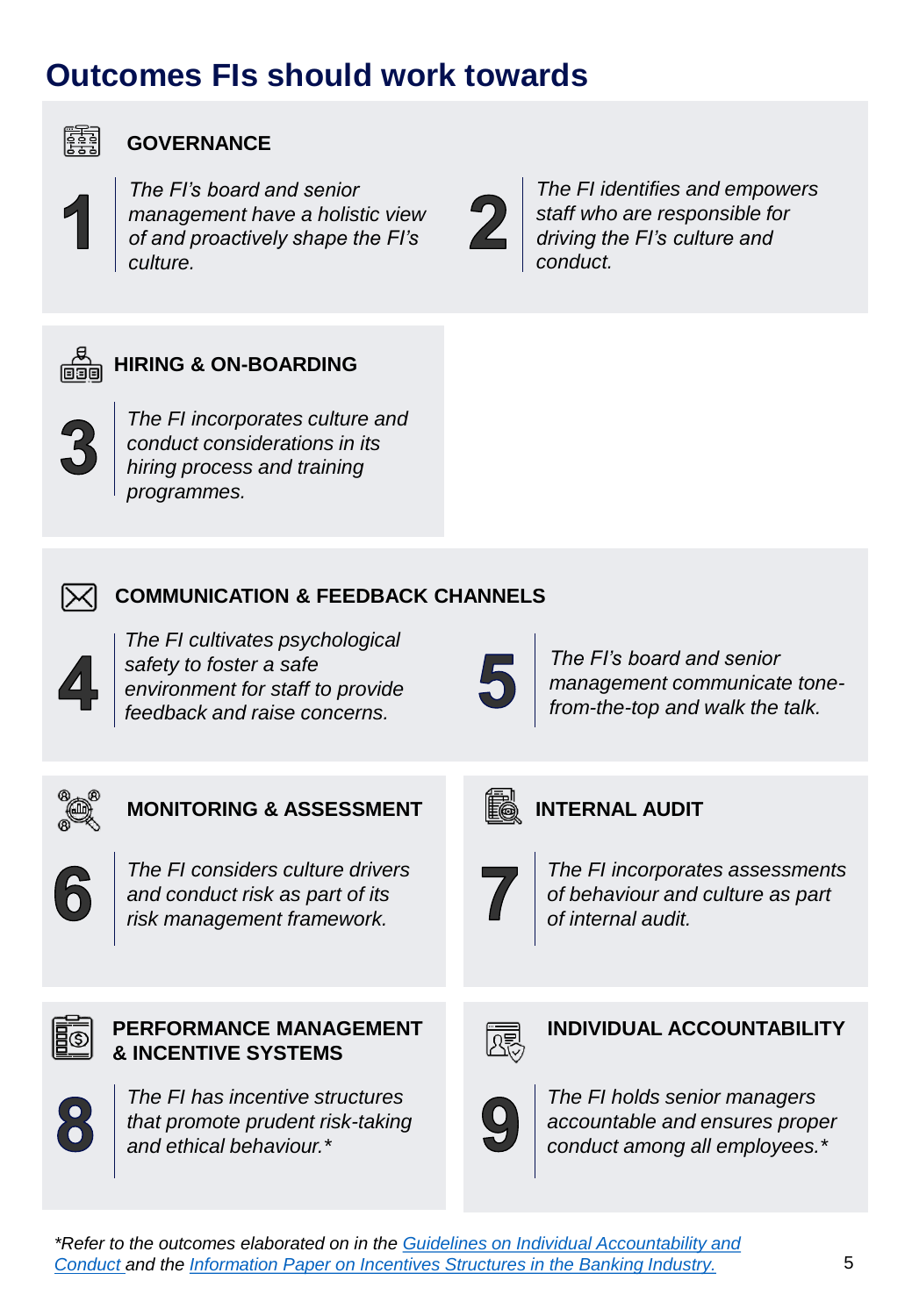### <span id="page-5-0"></span>**Outcome 1. The FI's board and senior management have a holistic view of and proactively shape the FI's culture.**

Strong governance structures enable clear direction and oversight of culture and conduct across the FI.

**What can FIs do?** 



#### **1. Drive culture and conduct agenda at board/management forums**

- Establish new or leverage existing board or management committees to:
	- Oversee and shape the FI's culture
	- Drive culture initiatives
	- Review effectiveness of the FI's culture and conduct efforts
- Include regular culture and conduct agenda items at board or senior management forums

### **Good practices observed**



#### **Ethics and conduct board committee**

Established an ethics and conduct board committee, chaired by the FI's Chairman, to oversee:

- Ethics and conduct initiatives (e.g. fair dealing)
- Effectiveness of stakeholder engagement on ethics and conduct
- Standards for staff to cultivate responsible conduct and fair dealing

### **Culture and conduct MAM Outers Committees**<br>All所 management committees

Established culture and conduct management committees, chaired by the FI's CEO, to:

- Devise strategies to achieve desired conduct outcomes
- Identify and manage conduct risks

#### **2. Establish a conduct risk appetite statement**

A conduct risk appetite statement should be:

- Established and used to guide strategic decision-making and internal processes
- Cascaded to business units, and its application monitored and reported to board and senior management committees regularly



#### **Zero tolerance policy for misconduct**

Established a conduct risk appetite statement which sets out a zero tolerance policy for misconduct that:

- Results in unfair outcomes for customers
- Has a negative impact on market integrity
- Materially undermines the FI's culture and causes material reputational harm to the FI



#### **Application of conduct risk appetite**

Conduct risk appetite is:

- Used to influence its strategic decision making (e.g. new product approval process)
- Monitored across geographical locations and reported to management regularly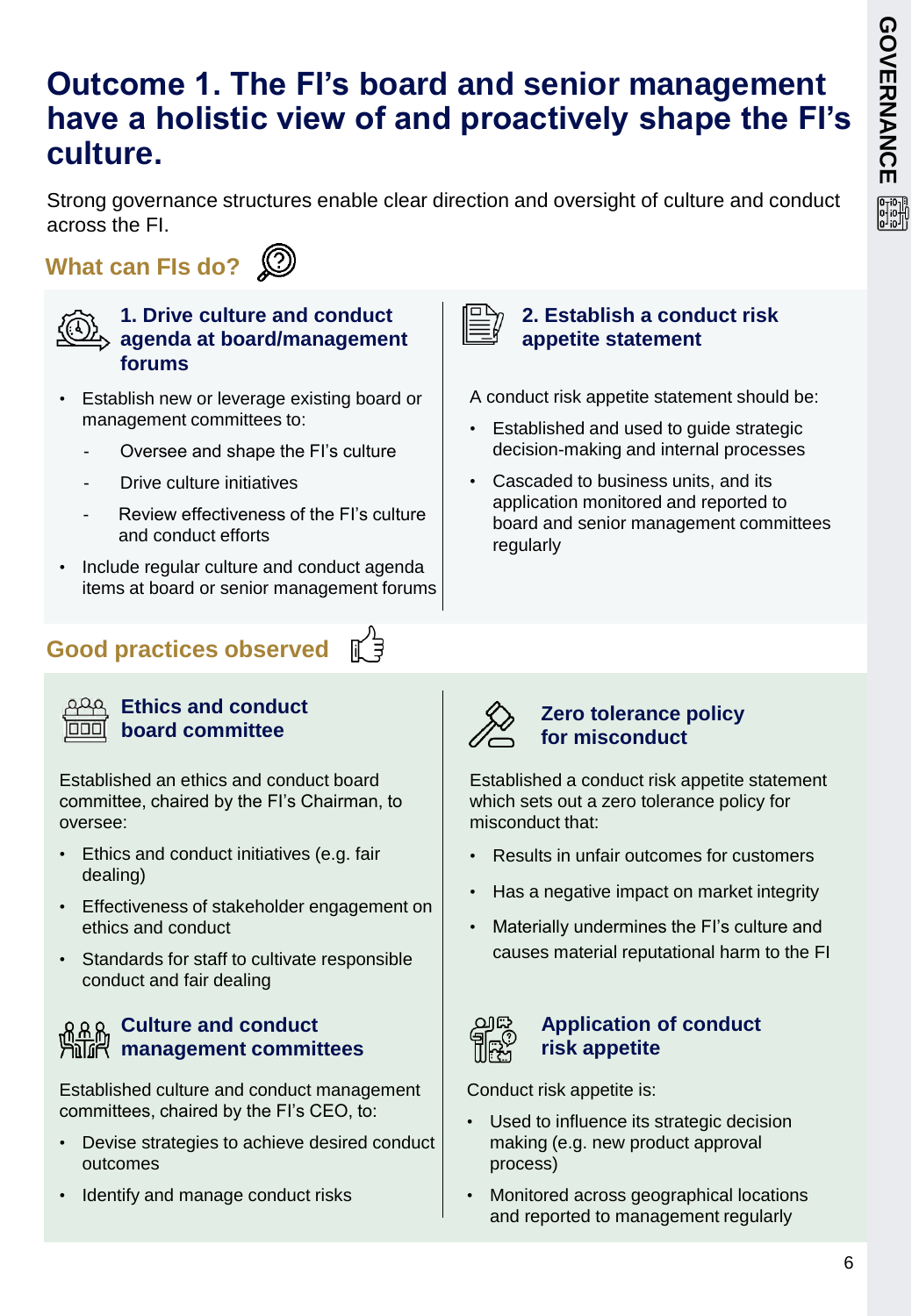### <span id="page-6-0"></span>**Outcome 2. The FI identifies and empowers staff who are responsible for driving the FI's culture and conduct.**

The roles and responsibilities of the functions within the FI to achieve good governance of culture and conduct must be clearly articulated. These functions should be empowered and guided by a clear mandate to carry out their responsibilities effectively.

[ල

**What can FIs do?** 



#### **1. Delineate clear responsibilities across functions**

- The roles and responsibilities for driving desired culture and conduct throughout the organisation should be clear and understood
- Primary ownership of conduct risk should rest with business units

#### **2. Provide sufficient authority and resources**

- Functions responsible for driving culture and conduct initiatives should be resourced with sufficient expertise and authority
- These functions should have access to the FI's board and senior management to perform their roles effectively

## **Good practices observed**



- Appointment of a senior executive responsible for overseeing:
	- Development of control standards designed to mitigate conduct risk
	- Risk appetite and risk assessment processes
	- Standards for the identification and escalation of conduct risk issues
	- Reporting to senior management and the board
- The senior executive works closely with business lines in defining and implementing the firm's conduct risk management framework



#### **Firm-wide executive Workshops on conduct tailored specifically for middle management**

These workshops on conduct are tailored for middle management, given their close interaction with their teams which facilitates promulgation of messages from senior management, and aim to:

- Highlight the important role middle management plays in driving the FI's desired culture
- Encourage middle management to be proactive in driving culture and conduct and equip them with resources such as conduct dashboard and metrics to manage conduct related issues within the team more effectively
- Sensitise them to conduct related incidents through discussions on case studies, facilitated by Compliance and HR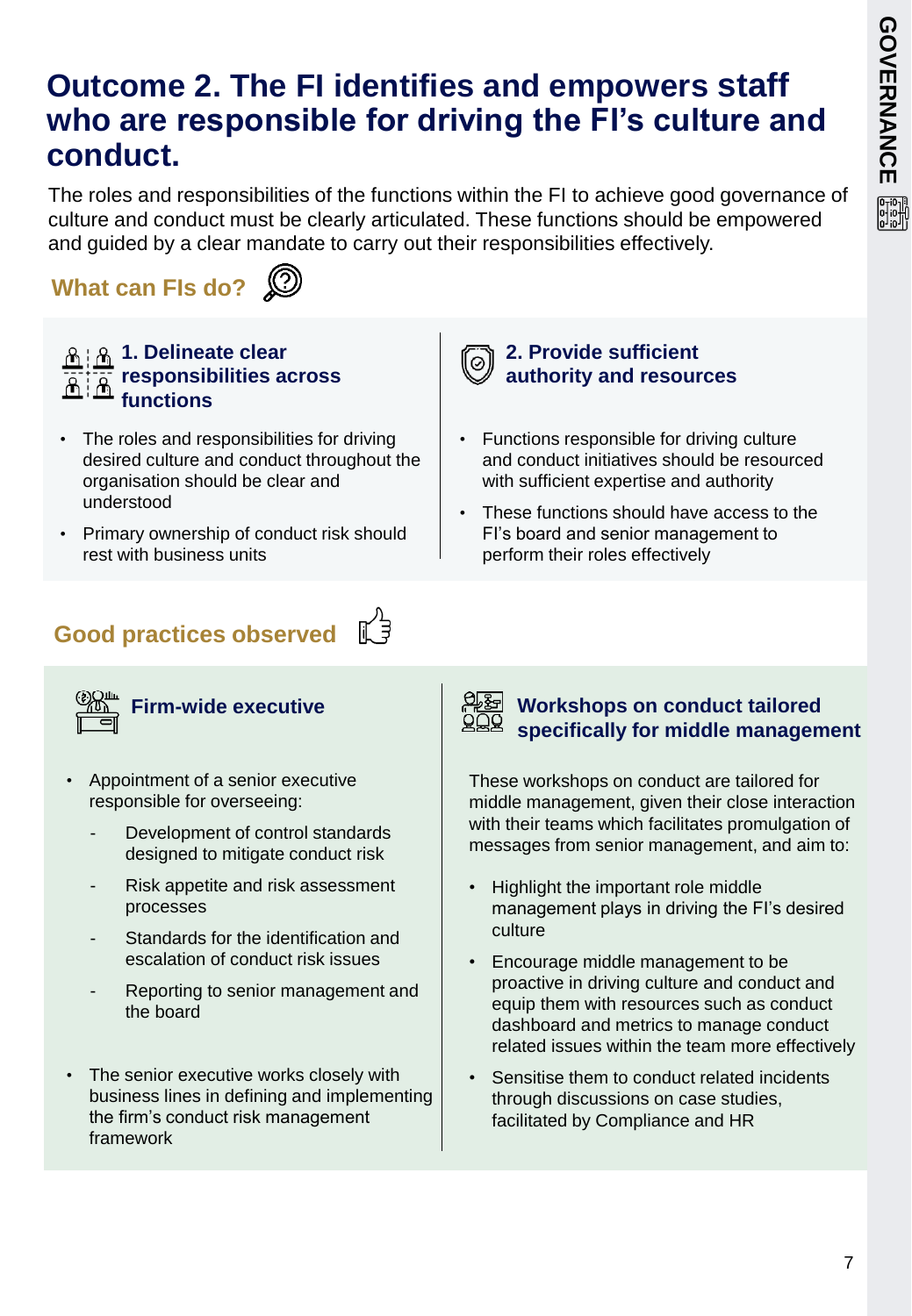### <span id="page-7-0"></span>**Outcome 3. The FI incorporates culture and conduct considerations in its hiring process and training programmes.**

The hiring process acts as a key gatekeeping mechanism. It is important to hire people who are aligned with the organisation's purpose and values. Training and induction programmes should give staff an understanding of the FI's desired culture and values, which should be translated into clear behavioural expectations.



#### **1. Incorporate culture and conduct considerations in hiring process**

**WHAT?**

Behavioural competencies Cultural fit **Alignment of values** 



questions

**HOW?** Scenario-based



**Psychometric** 

assessment tools





Interviews by business and control functions

#### **2. Design appropriate induction and training programmes**

• FIs should develop specific training modules to raise awareness of the FI's Code of Conduct, incentive and disciplinary action frameworks and whistleblowing channels. Case studies of past misconduct may be included to share lessons learnt

### **Good practices observed**

#### **Recruiters and hiring managers are equipped and trained to assess cultural fit**

- Interview questions relate to the FIs' core values (e.g. integrity, prudent risk-taking)
- Interviewees are asked scenario-based questions presenting moral dilemmas. Candidates' responses help the FIs to assess their alignment with the organisation's values

#### **Senior management is involved in the hiring process**

• New hires for certain positions are interviewed by senior management

#### **Structured programmes to raise awareness of behavioural expectations**

- Online modules on ethics, code of conduct and whistleblowing with tests to assess staff's understanding of the concepts
- Workshops led by Compliance and other control functions on case studies on conflicts of interest and market abuse
- One-on-one training with Compliance on key policies and procedures relevant to a staff's role
- Training materials on ethics are refreshed periodically and certified by the Institute of Banking and Finance (IBF)
- Annual/biennial refresher courses on FI's code of conduct. These may include case studies of breaches by staff
- IBF-certified in-house trainers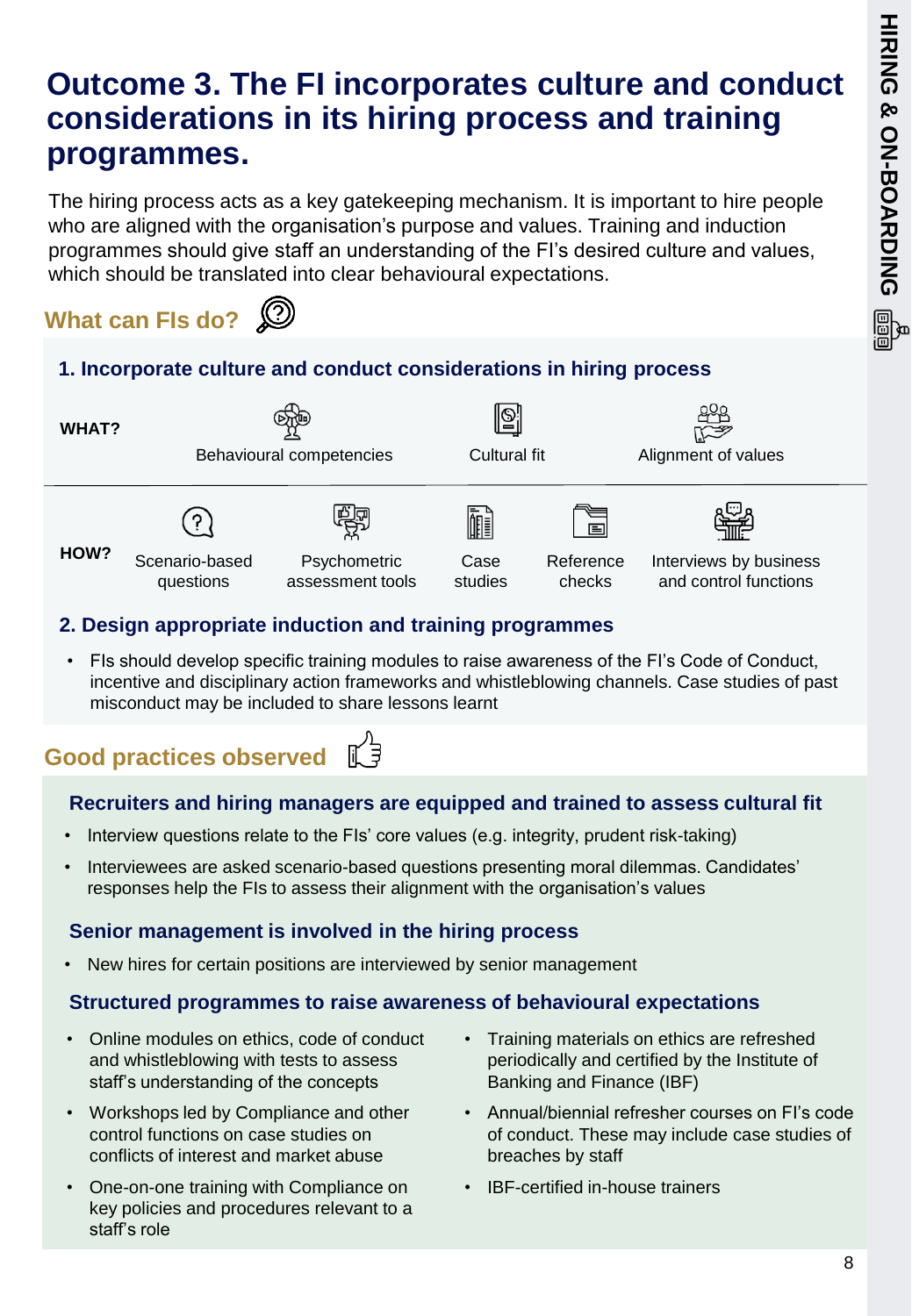### <span id="page-8-0"></span>**Outcome 4. The FI cultivates psychological safety to foster a safe environment for staff to provide feedback and raise concerns.**

Psychological safety amongst staff is key to fostering a safe environment, where staff are empowered to speak up without fear of reprisal. Managers should also respond to feedback earnestly.

**What can FIs do?** 





#### **1. Institute "Speak Up" programmes**

- Organise dialogue sessions across functions for "Speak Up" advocates to share their roles and gather feedback
- Monitor "Speak Up" volume via a Culture and Conduct Dashboard to evaluate effectiveness of the initiative



#### **2. Encourage staff to report risk events**

Self-reporting can be encouraged as an opportunity for management and staff to work together to:

- Identify the root cause for lapses
- Put in place mitigating measures
- Share the learning experience from the incidents with all staff to minimise recurrence

#### **3. Establish effective whistleblowing programme**

An effective whistleblowing programme facilitates reporting of incidents in a safe environment, and allows for escalation and rectification before undesirable practices take root. Key elements include:

- **Contact points** contact details made available on main directory
- **Operator of whistleblowing hotline**  use of external vendor or operated by an internal independent function
- **Investigation and reporting**  centrally investigated (e.g. at HQ instead of business-unit level) and tracked by control functions

#### ‼( ੩ **Good practices observed**

#### **Alternative facilities for staff to raise concerns where normal channels are inappropriate**

• Alternative facilities available via phone, web portal, e-mail and letter

#### **Investigations of ethical lapses are shared quarterly**

- Highlights where ethical lapses have occurred
- Demonstrates that staff's concerns are investigated and leads to meaningful corrective action

#### **Forum provided for staff to share feedback anonymously with management**

- Opportunity for management to understand staff's views and answer their queries
- Feedback from staff can provide insights into state of culture within organisation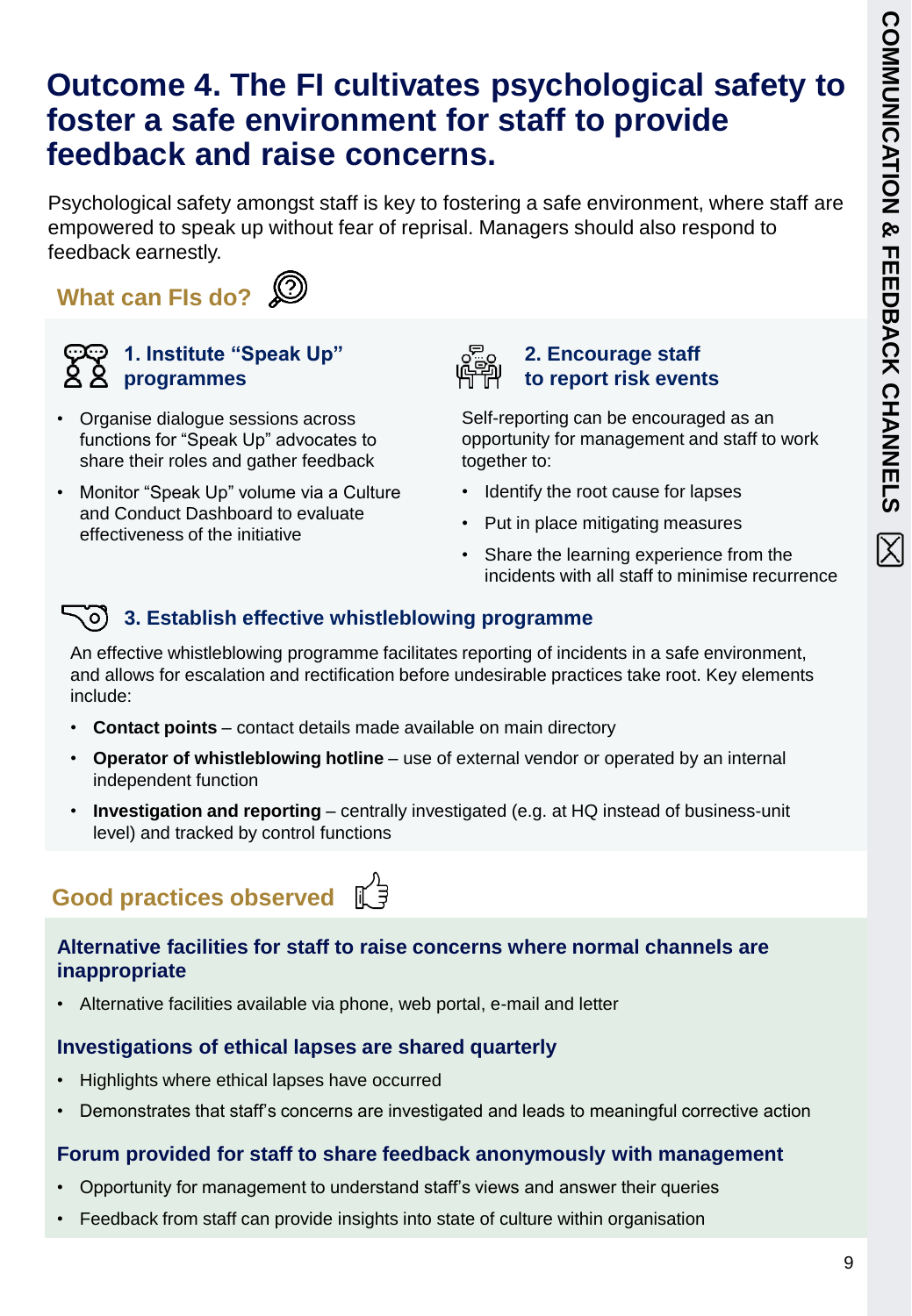Staff sentiment

survey

### <span id="page-9-0"></span>**Outcome 5. The FI's board and senior management communicate tone-from-the-top and walk the talk.**

The desired culture and conduct should be defined and communicated throughout the organisation. The tone-from-the-top needs to be aligned with echo-from-the-bottom.

### **What can FIs do?**



#### **1. Establish open channels for communication**

- 
- Small group discussions between management and

desired culture/vision

- staff • Meetings to share
	-
- newsletters to share positive/negative behaviour

• Email broadcasts/

• Performance appraisal sessions

#### **2. Appoint culture and conduct champions and ambassadors**

• Culture and conduct champions take on varying roles, such as serving as role models, raising ideas and flagging possible concerns proactively, and providing a resource point for staff who have queries

#### **3. Recognise positive behaviour**



fin<br>M

• Actively recognise staff who have displayed good conduct or values

ี ∥ี ≠ี

### **Good practices observed**

#### **Staff recognised for exemplifying FI's values**

• Staff are formally recognised at awards ceremonies, and may be featured on the FI's intranet and newsletters

#### **Regular communication between CEO and staff through dialogues, letters and small group discussions**

- Practices performed by CEOs include conducting monthly culture and vision sharing meetings with middle management and fortnightly dialogues with staff
- Periodic letters are also sent to share personal anecdotes and insights on culture and conduct issues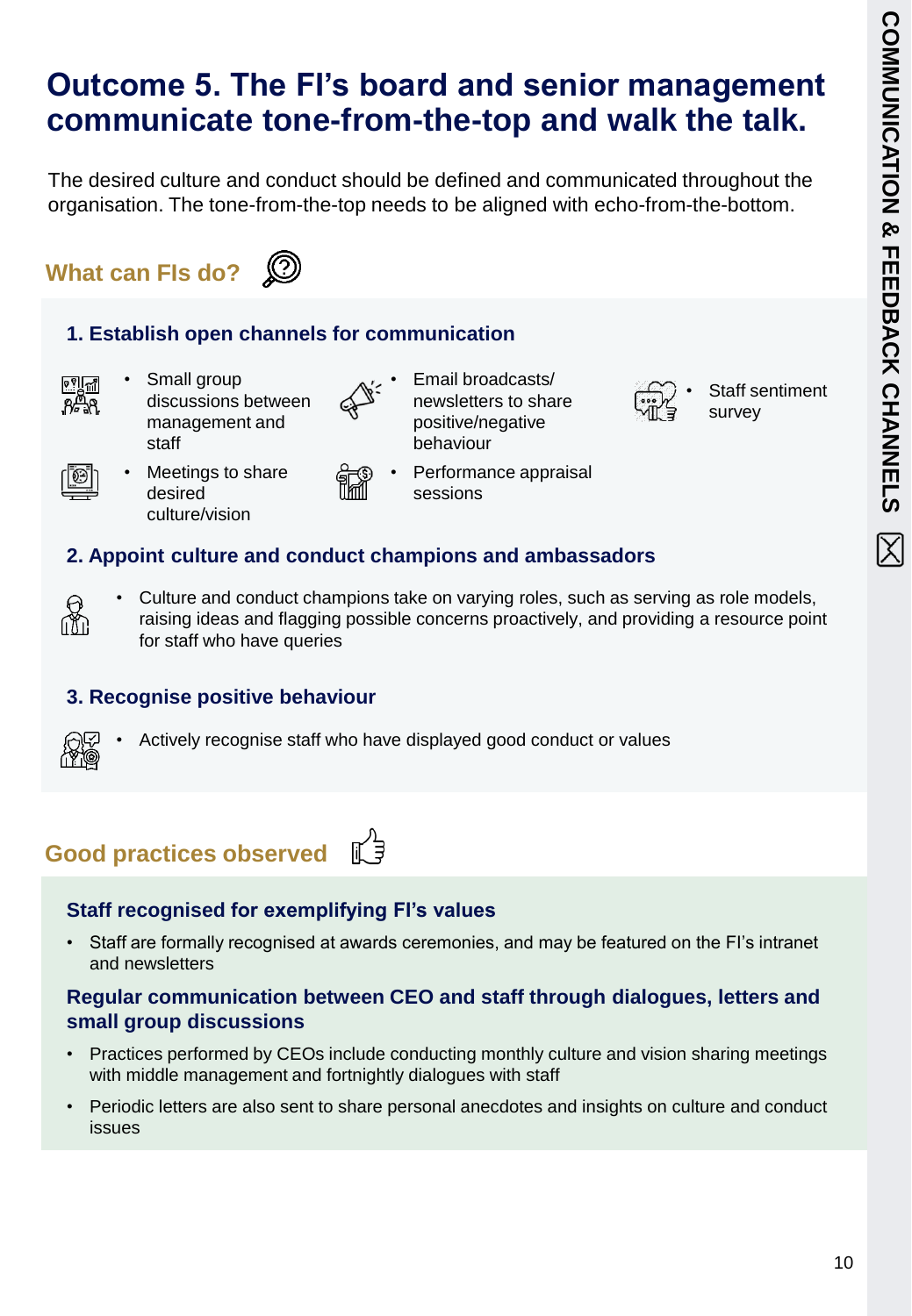### <span id="page-10-0"></span>**Outcome 6. The FI considers culture drivers and conduct risk as part of its risk management framework.**

There should be robust mechanisms to monitor culture and measure conduct or behavioural outcomes, with corrective actions taken where necessary. When exploring new tools to be used, FIs should also consider the associated ethics and privacy issues.

**What can FIs do?** 





#### **1. Establish conduct risk framework**

Create governance framework on conduct risk covering:

- Risk appetite statement (refer to outcome 1)
- Policies and procedures on conduct risk
- Formal monitoring, reporting and escalation mechanisms, with relevant indicators reported to a committee charged with overseeing conduct risk

#### **2. Actively identify and manage conduct risk**

- Use communication and trade surveillance tools to identify conduct risk
- Incorporate conduct risk assessment into risk control self-assessment
- Require business units to assess compliance against risk appetite statements, report breaches, potential risk areas and action plans to board and senior management

#### **3. Implement mechanisms to monitor culture**



• Surveys and exit interviews used to understand perceptions onthe-ground on organisational culture and identify potential issues



#### **Pulse checks**

- Conducted more frequently than surveys, and with a smaller set of questions, targeted at specific topics
- To address trends and issues observed in a timely manner



#### **Focus group discussions**

• Encourage open dialogue to assess behaviour and mindset at operational level



## **Culture and conduct dashboard**

- To monitor culture and conduct effectively, multiple sources and indicators should be triangulated to form a holistic view. A dashboard could be created to consolidate indicators
- **Common indicators:** 
	- Staff sentiment
	- Number of self-reported breaches
	- Number and severity of misconduct cases and corresponding disciplinary actions
	- Whistleblowing statistics
- **General key principles for designing dashboards**
	- Sufficiently granular data
	- Use of leading and lagging indicators
	- Linkage between indicators tracked and FI's values and risk appetite framework
	- Desired targets, trends over time with insights on deviations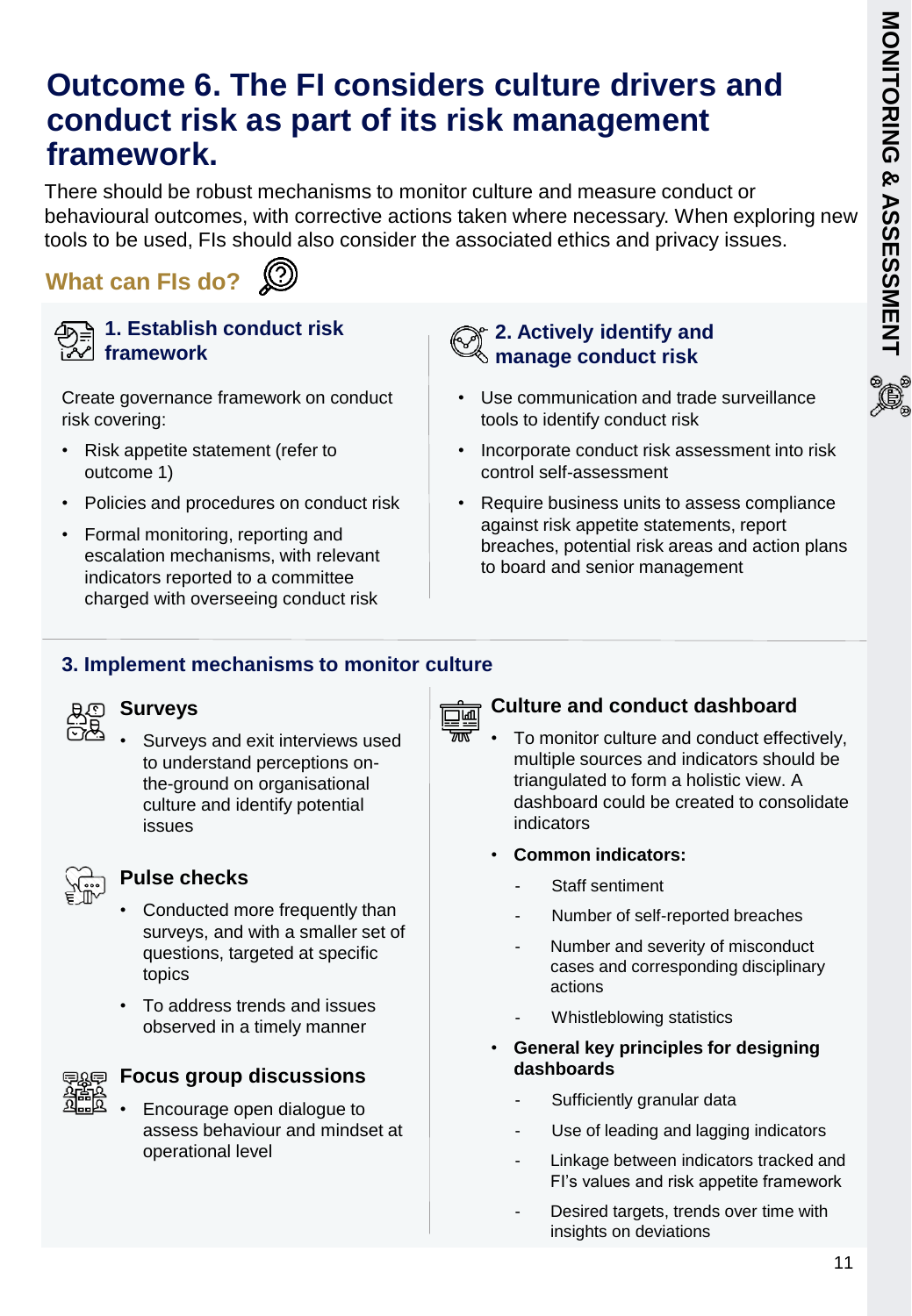### **Outcome 6. The FI considers culture drivers and conduct risk as part of its risk management framework.**

**Good practices observed**  $\begin{bmatrix} \mathbb{C}^2 \end{bmatrix}$ 



One FI monitored the relationship between how people **feel** (Sentiment), how they **behave** (Behaviour) and Actual Business Outcomes.

### **Sentiment**

A monthly staff survey is conducted to gauge staff sentiment. The survey provides insight into staff sentiment on strategy, communications, customer focus and culture and values.

| ୁ ଓ ଏ            |  |
|------------------|--|
| <b>Behaviour</b> |  |

A diagnostic analytics platform to measure behaviour of individuals and organisation, such as staff's willingness to speak up or number of staff who completed mandatory training on time. It provides insights into the "what", "how", "why" and "where" of workforce behaviour.

### **Actual Business Outcomes**

This comprises various contextual measures such as unusual activity reporting and mystery shopping results.

**Sentiment and Actual Business Outcomes are further monitored and assessed through a quarterly Culture Dashboard.**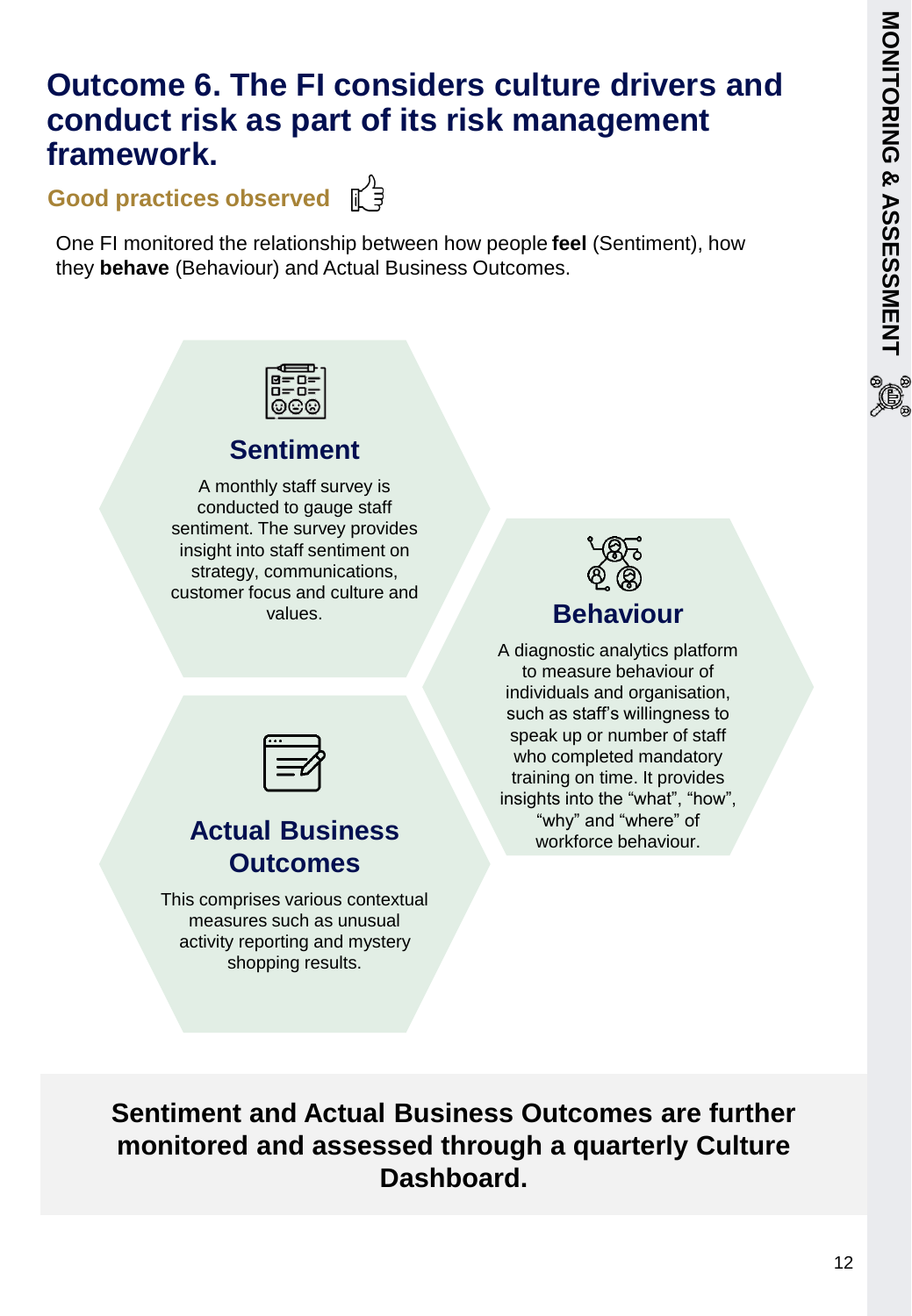### <span id="page-12-0"></span>**Outcome 7. The FI incorporates assessments of behaviour and culture as part of internal audit.**

Internal Audit can provide independent assessment of the state of culture and conduct in an organisation. The function can play an important role in the early identification of potential areas of concern, and flag them for management attention.

### **What can FIs do?**



#### $\bigcirc$  **© © 1. Assess management's approach towards conduct risk**

- Incorporate assessments of management's conduct risk and control awareness, as well as receptiveness to audit findings
- Can be qualitative or include the assignment of a rating or grade



#### **2. Implement targeted culture audit programmes**

- These audits should explicitly target "soft" aspects like leadership, group dynamics, quality of decision-making
- FIs can consider engaging organisational psychologists or behavioural scientists to design and implement culture audit programmes

### **Good practices observed**  $\mathbb{C}^3$



#### **Culture of business units assessed as part of internal audits, or in thematic audits on behaviour and culture**

#### **Assessments take into consideration several factors, such as:**

- Tone among senior management
- Ownership and accountability
- Effective communication and challenge
- Risk and resource management

#### **Assessments may be informed by the following:**

- FI's culture dashboard
- Interviews with senior and middle management
- Surveys on culture mindset
- Root cause analysis of control lapses found
- One FI developed a set of questions to guide auditors in formulating their assessment. Training sessions on the assessment methodology using sample scenarios were conducted for auditors
- Findings are presented to the Audit Committee regularly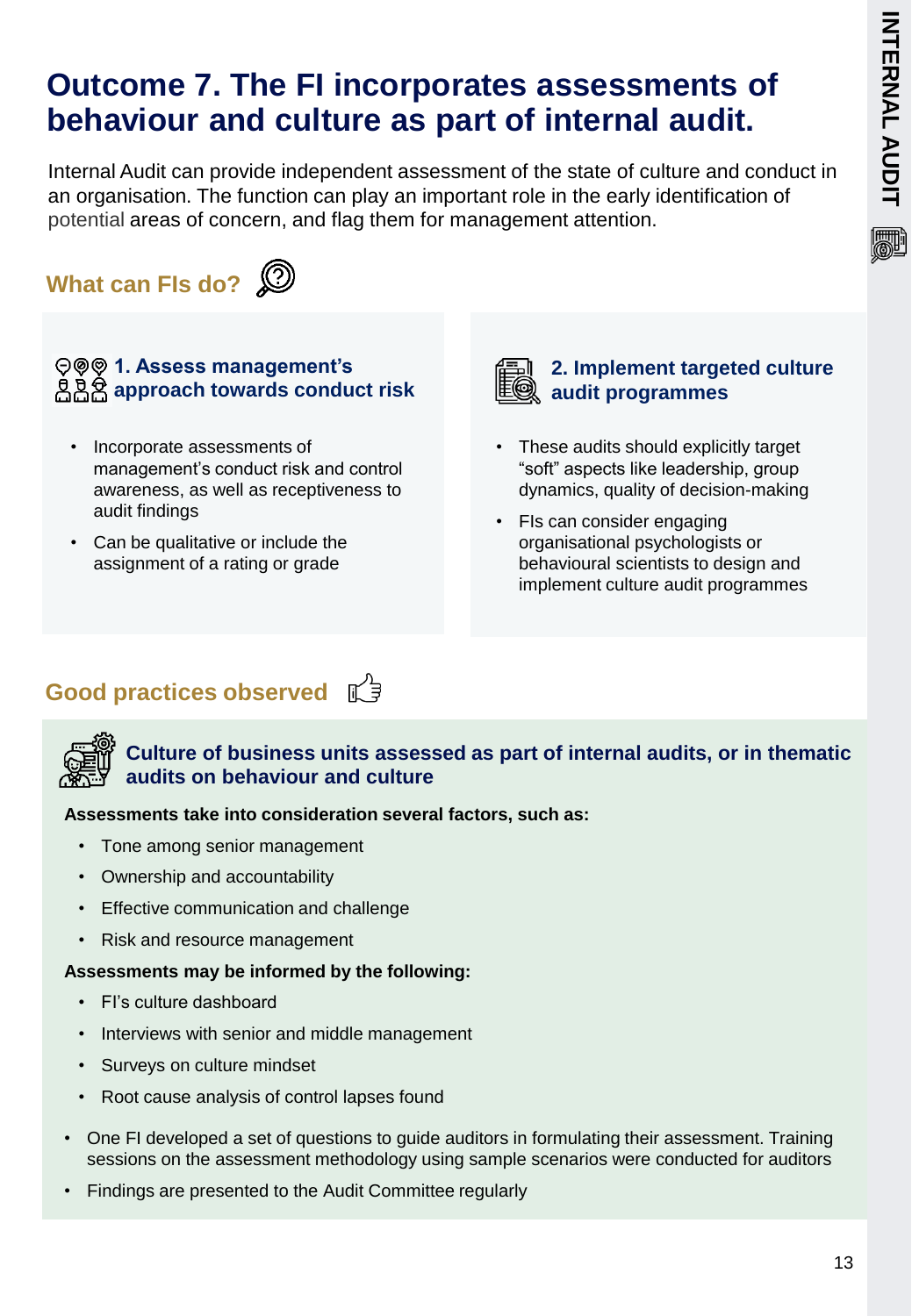圖

### <span id="page-13-0"></span>**Outcome 8. The FI has incentive structures that promote prudent risk-taking and ethical behaviour.**

Refer to *[Information Paper on Incentives Structures in the Banking Industry](https://www.mas.gov.sg/-/media/MAS/Publications/Monograph-or-Information-Paper/2019/Information-paper--Incentive-Structures-in-the-Banking-Industry.pdf)* for details of outcomes that MAS expects to see in all FIs (including non-bank FIs) to foster sound behaviour and conduct. All FIs should incorporate the learning points from the information paper in a risk-based and proportionate manner.

> FIs adopt the FSB Principles and Standards and implement them in a manner that is commensurate

with their risk profile and

complexity.

#### **Governance over incentive structures**



#### **Outcome 8.1 Outcome 8.2**

Board and senior management exercise active oversight and monitor the effectiveness of incentive structures.

#### <u>क्षेटर</u><br>प्राप्ती **Performance evaluation**

#### **Outcome 8.4**

FIs' performance evaluation of staff takes into consideration both the "what" (ability to meet financial targets) and the "how" (how these targets are achieved).

#### **Remuneration frameworks**



#### **Outcome 8.6**

Remuneration frameworks adequately consider behavioural and conduct factors, in addition to financial KPIs.

## **Outcome 8.7**

Structured deferral arrangement and appropriate instruments are in place to defer variable compensation to align pay-outs with time horizon of risk.

#### **Consequence management**

#### **Outcome 8.8**

Investigations into misconduct are carried out by independent units/personnel with the relevant expertise.

#### **Outcome 8.9**

FIs establish proper frameworks and processes to determine severity of misconduct and corresponding disciplinary actions.

#### **Outcome 8.10**

**Outcome 8.3**

FIs have mechanisms to monitor staff's conduct, and report relevant conduct metrics to the Board and senior management.

Compensation decisions must not undermine or negate the effectiveness of disciplinary measures.

### **Outcome 8.5**

Performance evaluation ratings have an appropriate impact on compensation and promotion decisions.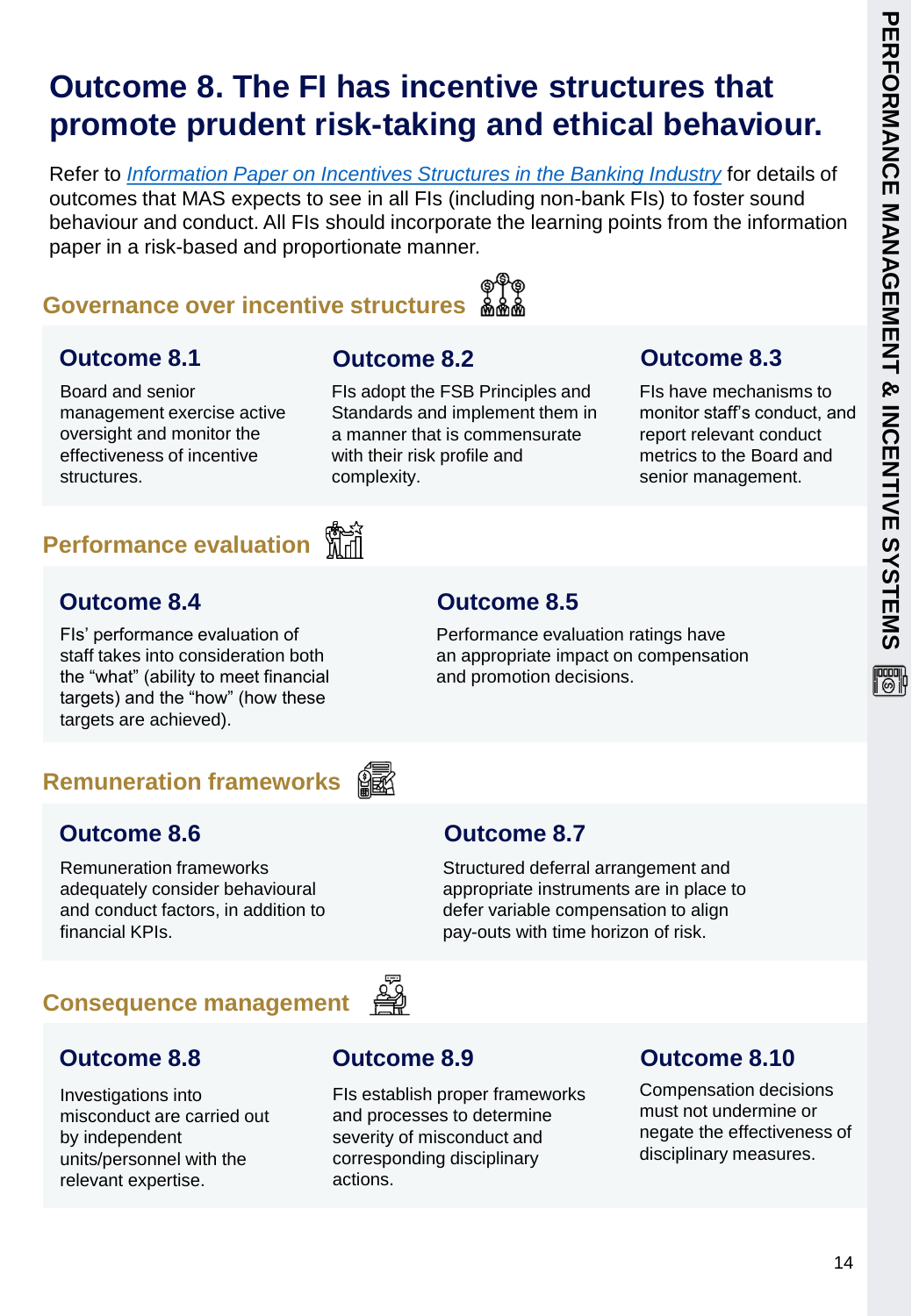### <span id="page-14-0"></span>**Outcome 9. The FI holds senior managers accountable and ensures proper conduct among all employees.**

Refer to *Guidelines [on Individual Accountability and Conduct](https://www.mas.gov.sg/regulation/guidelines/guidelines-on-individual-accountability-and-conduct)* for details of:

- *5 outcomes* FIs should achieve to promote clear accountability and proper conduct
- *Specific guidance*  for FIs with 50 or more headcount

#### **Senior managers<sup>1</sup>** *(Promote accountability)*

#### **Outcome 9.1**



Senior managers are *clearly identified.*



Senior managers are *fit and proper* and *held responsible* for the areas and employees they are in charge of.

**Outcome 9.2**

#### **Outcome 9.3**



The FI's governance framework *supports senior managers* in performing their roles.

#### **Material risk personnel<sup>2</sup> (MRPs)**  *(Strengthen oversight)*

#### **Outcome 9.4**



**MRPs are fit and proper and subject to:**

- Effective risk *governance*
- Standards of *proper conduct*
- Appropriate *incentive structures*

#### **All employees**

*(Promote proper conduct)*

#### **Outcome 9.5**



The FI has a framework that *promotes and sustains* among all employees *the desired conduct.*

*<sup>1</sup>Senior managers are individuals who are principally responsible for the day-to-day management of the FI. <sup>2</sup>MRPs are individuals that can significantly impact the FI's safety and soundness, or cause harm to a significant segment of the FI's customers or other stakeholders.*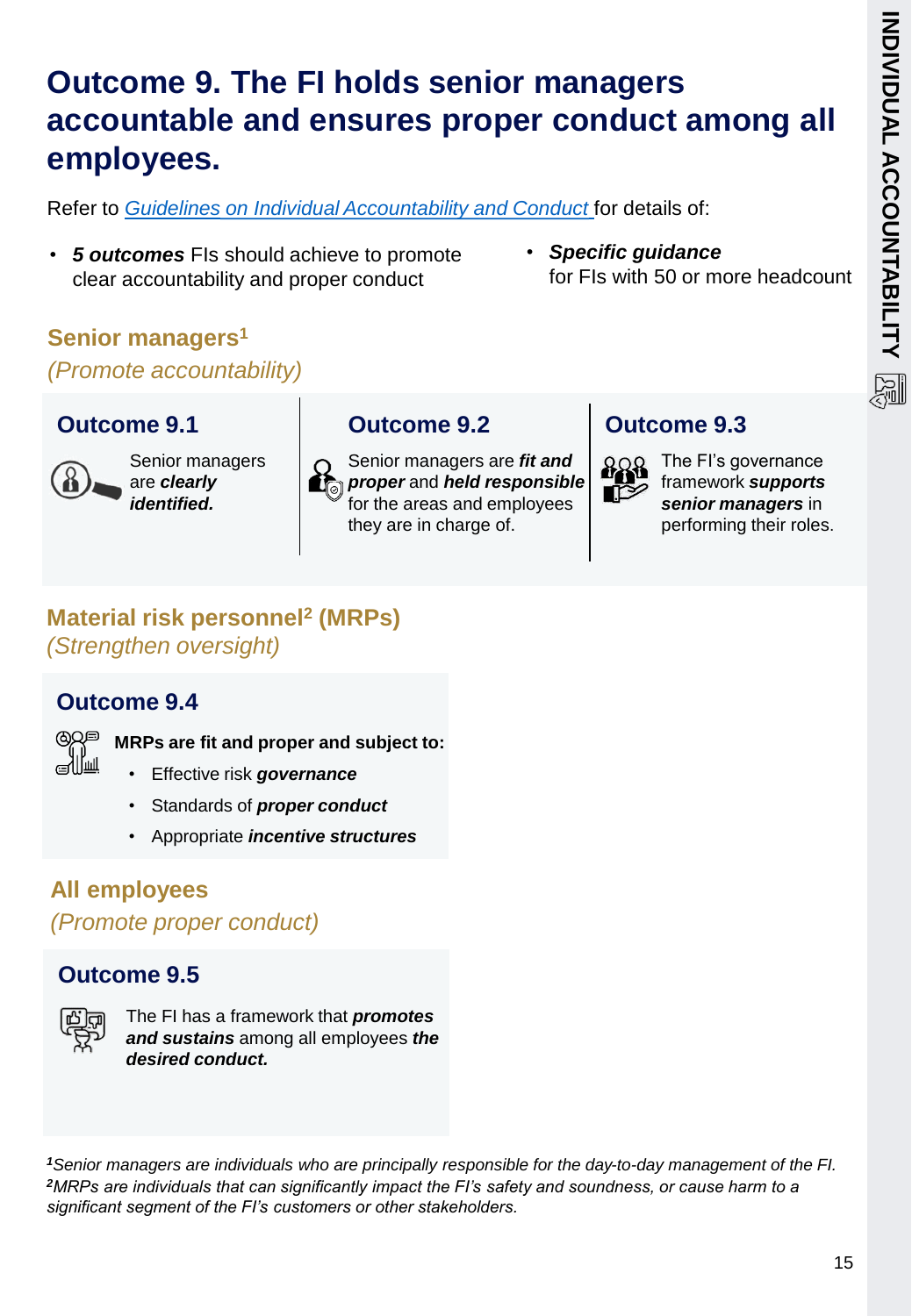### <span id="page-15-0"></span>**Conclusion**

**The various components contributing to the culture and conduct of an organisation do not work in isolation. They are inter-related and can help to complement and reinforce each other.**

**FIs are encouraged to leverage the findings set out in this paper to guide them in their own journey to develop and entrench sound culture and consistently high standards of conduct within their organisations.**

**MAS will continue to engage FIs, their Boards, senior management and staff on the adequacy and effectiveness of their practices on culture and conduct through its ongoing supervision.**